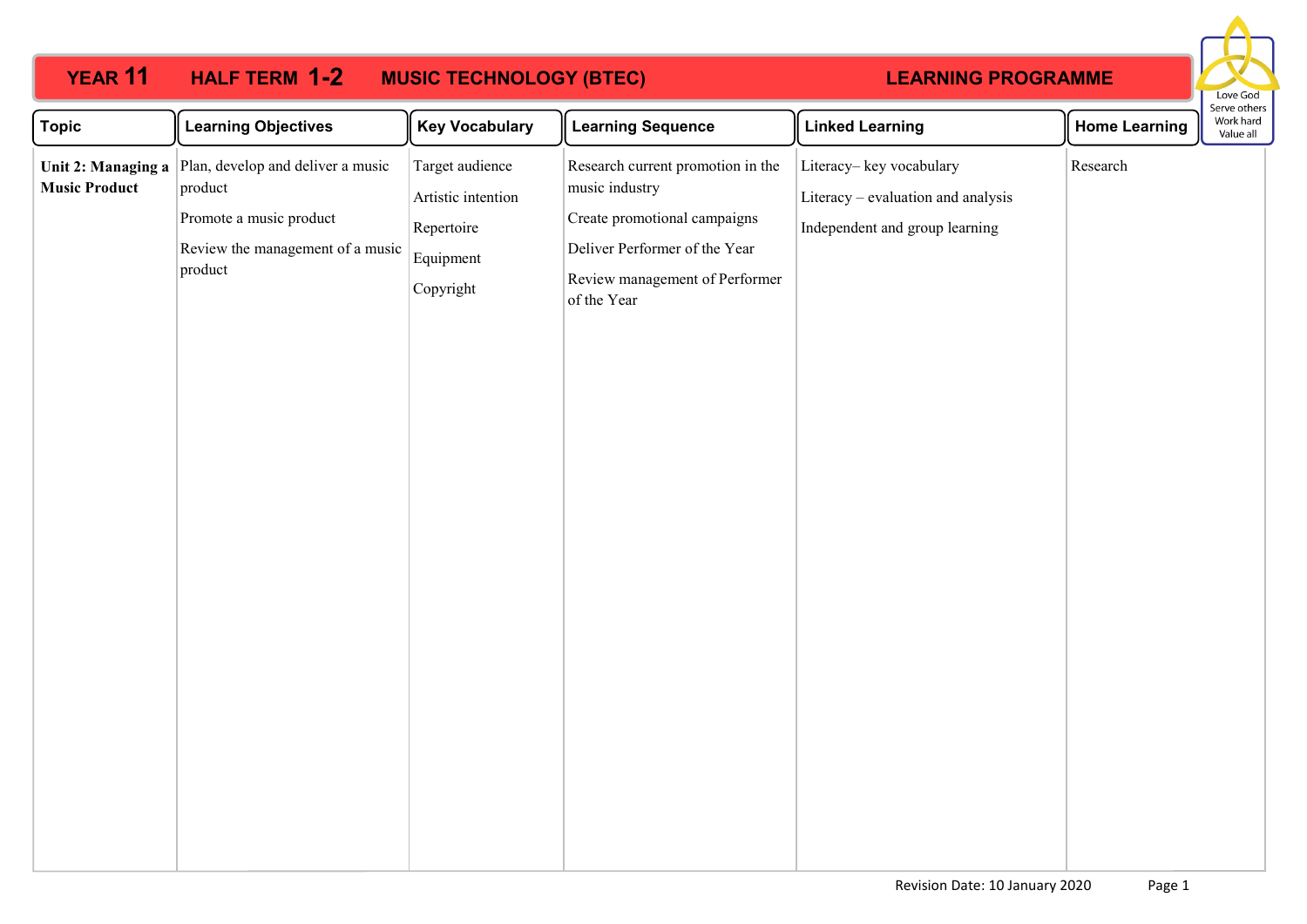### **YEAR 11 HALF TERM 3-4 MUSIC TECHNOLOGY (BTEC) 3-4**

# **LEARNING PROGRAMME**



| <b>Topic</b>           | <b>Learning Objectives</b>                                          | <b>Key Vocabulary</b> | <b>Learning Sequence</b>      | <b>Linked Learning</b>             | <b>Home Learning</b> | serve others<br>Work hard<br>Value all |
|------------------------|---------------------------------------------------------------------|-----------------------|-------------------------------|------------------------------------|----------------------|----------------------------------------|
|                        | Unit 6: Introducing $\vert$ Plan a recording session                | Equipment             | Research recording techniques | Literacy-key vocabulary            | Research             |                                        |
| <b>Music Recording</b> | Use recording equipment safely to<br>produce multi-track recordings | Sessions              | Plan recording sessions       | Literacy - evaluation and analysis |                      |                                        |
|                        |                                                                     | Health & Safety       | Complete recording sessions   | Independent and group learning     |                      |                                        |
|                        |                                                                     | Recording audio       |                               |                                    |                      |                                        |
|                        |                                                                     | Multi-track           |                               |                                    |                      |                                        |
|                        |                                                                     |                       |                               |                                    |                      |                                        |
|                        |                                                                     |                       |                               |                                    |                      |                                        |
|                        |                                                                     |                       |                               |                                    |                      |                                        |
|                        |                                                                     |                       |                               |                                    |                      |                                        |
|                        |                                                                     |                       |                               |                                    |                      |                                        |
|                        |                                                                     |                       |                               |                                    |                      |                                        |
|                        |                                                                     |                       |                               |                                    |                      |                                        |
|                        |                                                                     |                       |                               |                                    |                      |                                        |
|                        |                                                                     |                       |                               |                                    |                      |                                        |
|                        |                                                                     |                       |                               |                                    |                      |                                        |
|                        |                                                                     |                       |                               |                                    |                      |                                        |
|                        |                                                                     |                       |                               |                                    |                      |                                        |
|                        |                                                                     |                       |                               |                                    |                      |                                        |
|                        |                                                                     |                       |                               |                                    |                      |                                        |
|                        |                                                                     |                       |                               |                                    |                      |                                        |
|                        |                                                                     |                       |                               |                                    |                      |                                        |
|                        |                                                                     |                       |                               |                                    |                      |                                        |
|                        |                                                                     |                       |                               |                                    |                      |                                        |